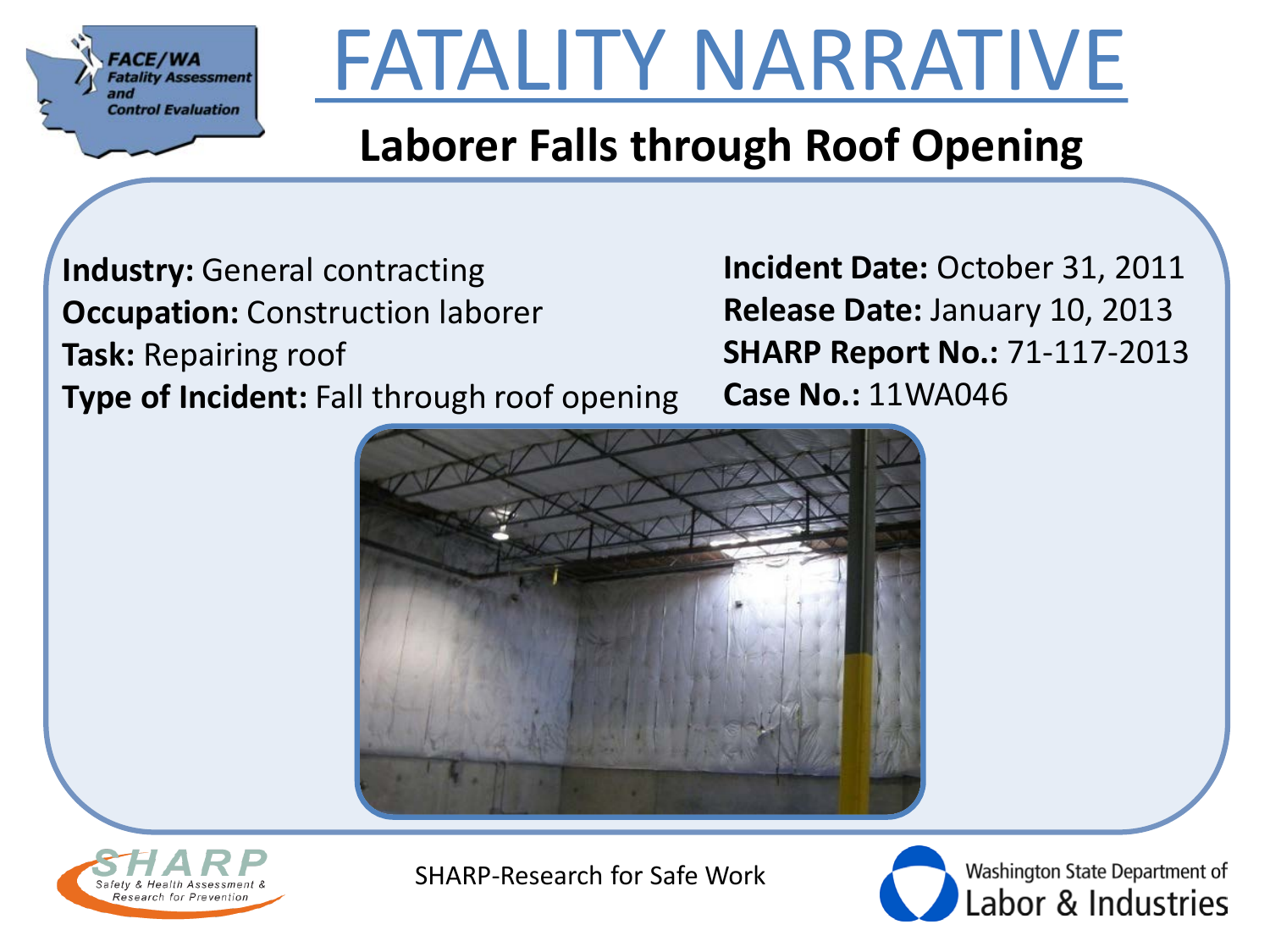**FACE/WA Fatality Assessment Control Evaluation** 

#### FATALITY NARRATIVE

 On Oct. 31, 2011, an 18-year-old laborer was fatally injured when he fell through a roof opening. He was an employee of a contractor who was replacing rotten plywood sheathing and joists on a warehouse roof.

 The victim, a foreman, and another laborer were working on the building's flat roof tearing out 4'x8' plywood sections and nailing new ones in place. The victim was wearing a full-body harness with a lanyard and using two lifelines hooked together with one of the lines looped around a skylight frame, which served as an anchor point. The other two employees were not using fall protection.

 The two laborers were taking nails out of a sheet of plywood they had removed when their foreman asked them to move out of the way so that he could place a new sheet of plywood over the roof opening they had exposed. They were then to nail the plywood in place.

 When the victim moved aside, he stepped onto two pieces of rotten plywood that were not nailed down, and the plywood pieces and unattached joist supporting them gave way. An investigation determined that his rope grab was attached near the end of his lifeline which left too much slack in the line allowing him to fall 30 feet to a concrete floor.



Harness cut from laborer



Rope grab at end of rope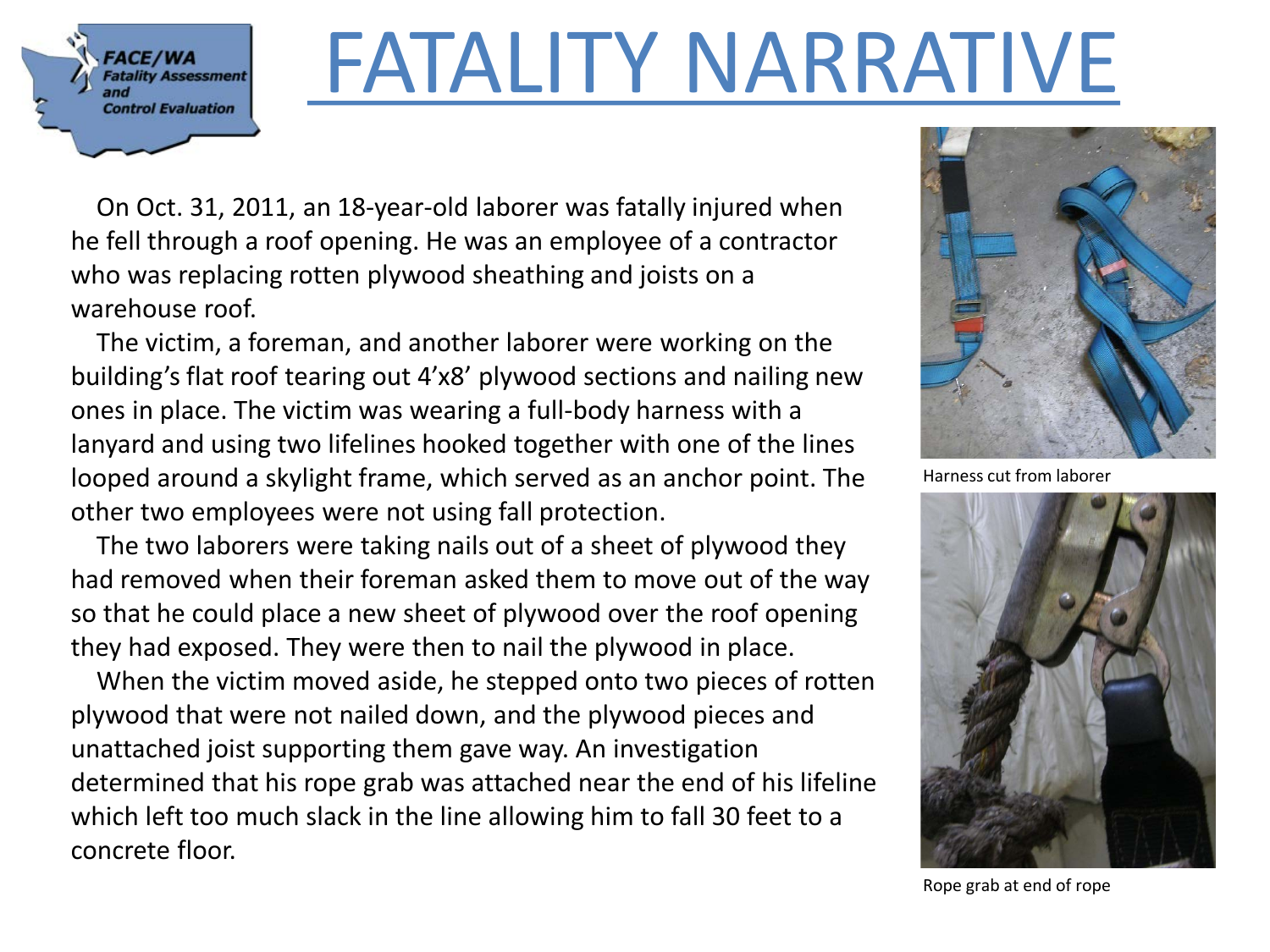

## FATALITY NARRATIVE

#### **Requirements**

- When employees are exposed to a hazard of falling from a location 10 feet or more in height, the employer must ensure that fall restraint, fall arrest systems or positioning device systems are provided, installed and implemented according to the requirements of WAC 296-155-24510.
- Employers must develop and implement a fall protection work plan including each area of the work place where the employees are assigned and where fall hazards of 10 feet or more exist. WAC 296-155-24505(1).
- The employer must ensure that employees are trained on the fall protection work plan including fall hazard identification and maintenance, inspection, and disassembly of the fall protection system to be used. WAC 296-155-24505(4)(a).
- Body harness systems must be rigged to minimize free fall distance with a maximum free fall distance allowed of 6 feet, and such that the employee will not contact any lower level. See WAC 296-155-24510(2)(a)(v).